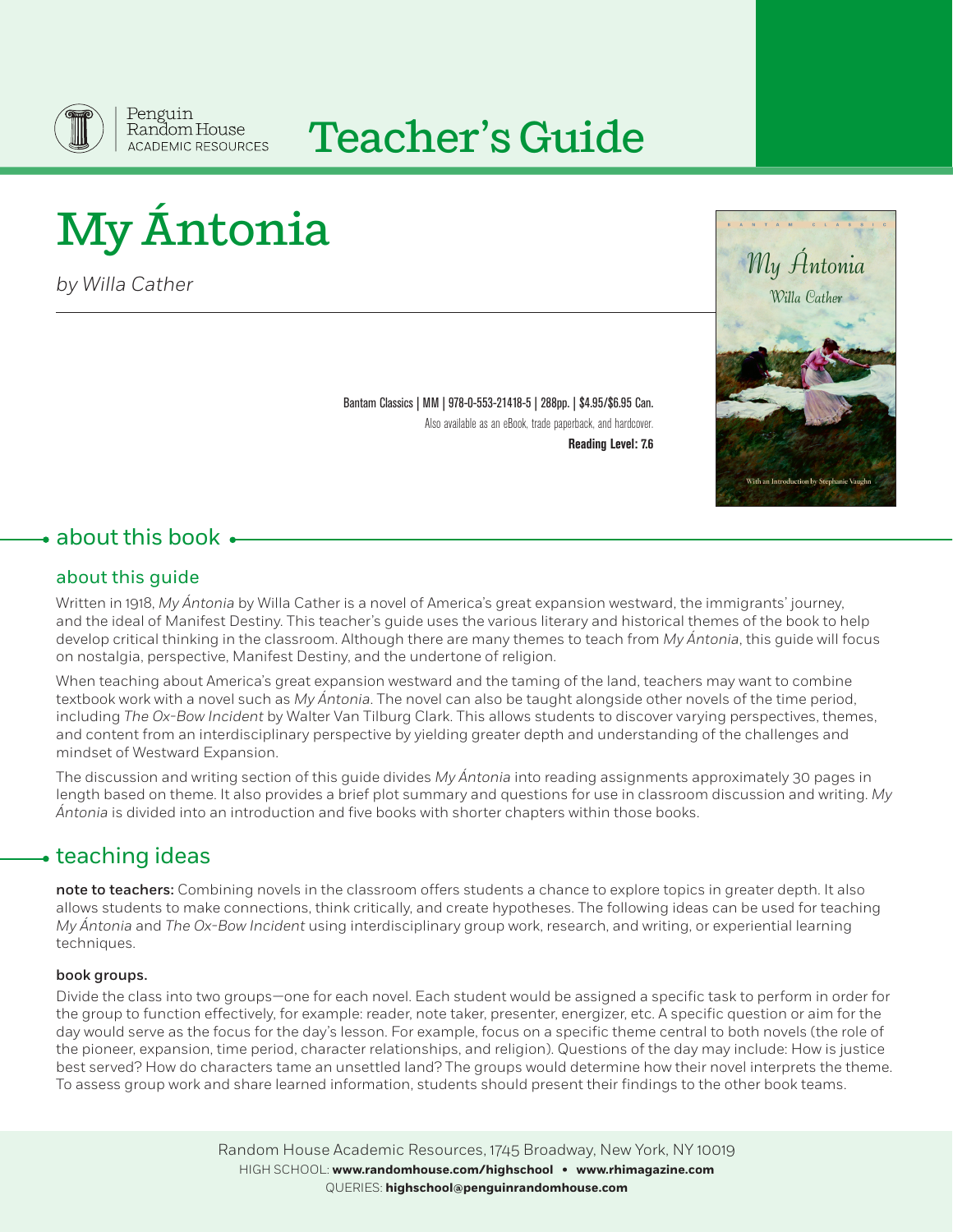#### interdisciplinary research.

Pose the following question to students: Did law and religion bring order to the West at the end of the 1800s? Students can research the historical concepts of the novels, such as Manifest Destiny and Habeas Corpus, by using historical and literary evidence.

#### character analysis.

Characters in both novels react to the taming of the West in varying degrees. Have students create a scale of characters from most radical to most conservative. Then, have students compare and contrast the role of the characters in the novel. For example, Jim Burden and Mr. Davies or Ambrosch and Tetley could be compared and contrasted. Students should use evidence and quotes from the novel to defend their case.

#### the authors.

Are the authors' portrayals of Western America in the late 1800s accurate? Have students research the biography of the authors of *My Ántonia* and *The Ox-Bow Incident* and compare their lives to photographs, news articles, and stories about life during that time period. Have students develop a thesis and answer the question posed using historical and literary evidence.

#### artistic.

Have students choose a pivotal moment in either novel and draw it. Students should write a reflection on why they thought that the selected moment was pivotal to the novel. Post the illustrations around the room.

#### scene depiction.

Have students create a scene using the characters from the two novels together. The original scene could be based in the American West at the end of the 1800s or students could use a certain moment from either novel. For example, how would the grandfather from *My Ántonia* convince Tetley not to lynch the three suspects in *The Ox-Bow Incident*? This would work best as a group activity. Have students act it out!

# $\rightarrow$  discussion and writing

#### reading assignments

#### *reading assignment #1* — Introduction

*My Ántonia*'s introduction is written in an unidentified first-person voice. The author introduces the narrator of the novel, Jim Burden, and later disappears from the novel. Jim Burden's story is a manuscript of his memories of the Bohemian immigrant, Ántonia Shimerda.

#### questions:

Theme—Author's Perspective, Emergence and Disappearance of Characters: Who could be the author of the introduction? How does the introduction foreshadow the events, the mood, and the tone of the novel? Why do you think Willa Cather chose to begin her novel in an unidentified first-person voice?

#### *reading rssignment #2* — Book 1: The Shimerdas—Chapters I, II, III

At the start of the novel, Jim Burden is moving to his grandparents' farm near Black Hawk, Nebraska as a result of his parents' death. Once there, Jim learns that a new family of Bohemian immigrants, the Shimerdas, had moved into a home near Black Hawk. The Shimerdas' journey to their new home was difficult: they were cheated out of money upon purchasing their new farm, inhibited by language barriers, and struggled against the hardships of being new immigrants in a strange and untamed land.

#### questions:

2

Theme—Perspective: Compare and contrast Jim Burden's move out west with the Shimerda's move. How would the voice of the book differ if Mr. Shimerda, Jake, Ántonia, or the grandmother wrote the first few chapters?

#### *reading assignment #3* — Book 1: The Shimerdas—Chapters IV, V, VI, VII, VIII

The untamed land of Nebraska is difficult for the new immigrant family, and Mr. Shimerda encounters great hardships. Mr. Shimerda's hopes brighten when he meets two Ukrainian friends,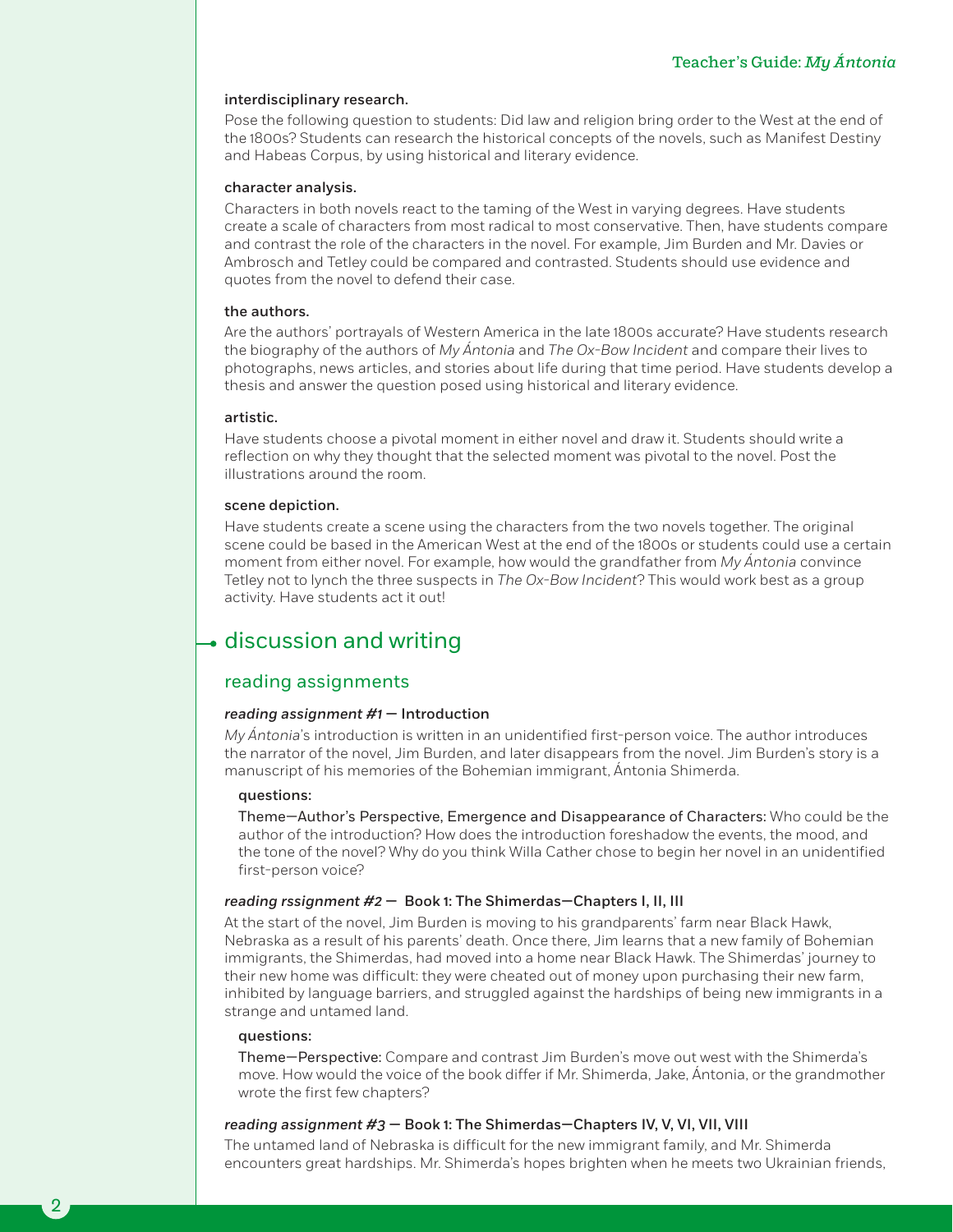#### Teacher's Guide: *My Ántonia*

Peter and Pavel. The two Russian immigrants escaped the Ukraine and came to the United States after a tragic evening when an entire wedding party was overtaken by wolves. Also, in these chapters, Ántonia and Jim Burden's relationship blossoms and develops around one of varying roles—age, gender, strength, language, and origin.

#### questions:

Theme—Nostalgia, Perspective: What hardships does Mr. Shimerda face? How do Peter and Pavel help to lighten his depression? How does the story of Peter and Pavel in the Ukraine affect their new lives in the United States? What are the various factors that affect Jim and Ántonia's relationship? How do the other characters' experiences change/affect their perspective on gender, age, education, language, and origin?

#### *reading assignment #4* — Book I: The Shimerdas—Chapters IX, X, XI, XII, XIII

In this section, two major concepts are in focus: religion and hardship. The Shimerdas are struggling during their first winter in Nebraska's countryside while the Burdens are enjoying a snowy and comfortable Christmas in the same region. The Shimerda's living conditions, food supply, and mental and physical health are in jeopardy. As a result, the Burdens take care of them. The Shimerdas, Catholics, and the Burdens, Protestants, find that differences in religion are overridden by the goodness of people.

#### questions:

Theme—Religion: How does religion play a part in setting the tone of *My Ántonia*? Do religious differences divide or unite the Shimerdas and the Burdens? How do the hardships that the Shimerdas face during their first country winter and the family's strong faith in religion connect?

#### *reading assignment #5* — Book I: The Shimerdas—Chapters XIV, XV, XVI

During these few chapters, Mr. Shimerda commits suicide, and this act sets in place the defining moment of the novel. It is believed that Mr. Shimerda died of homesickness. Religion plays a heavy role during these chapters as the characters of the book discuss various options in how to bury and conduct the funeral of a suicide victim. It is decided by Mrs. Shimerda that Mr. Shimerda would be buried at a point where roads converge.

#### questions:

Theme—Religion, Nostalgia: How does religion determine the proper way to bury Mr. Shimerda and how does the country determine what is proper? Why is it significant that Mr. Shimerda is buried at a crossroads? How do the grandfather and Mrs. Shimerda have different views on the significance of being buried at a crossroads?

#### *reading assignment #6* — Book I: The Shimerdas—Chapters XVII, XVIII, XIX, XX

The death of Mr. Shimerda transforms Ántonia's role in the family. In Jim Burden's view, her possibilities for education and "appropriate" work for a young woman are now limited. Ántonia's relationship with Jim becomes fragile as he sees her succumb to Ambrosch's (her brother) and Mrs. Shimerda's desires for Ántonia's life. Ántonia becomes hardened as a result of the difficult farm labor and breaking of sod.

#### Questions:

Theme—Perspective: How does hardship change a person? How does Ántonia change once her father dies? How about the Shimerda family? Are Jim's transformed feelings for Ántonia justified? Why or why not?

#### *reading assignment #7* — Book II: The Hired Girls—Chapters I, II, III

As Jim's grandparents age, the Burdens move to the city of Black Hawk to escape the hardships of the farm and country life. The Burdens make an arrangement to bring Ántonia to Black Hawk as hired help of the Harlings, who live next door. This arrangement allows Ántonia to escape the hardships of the farm, the lowly expectations of her family, and to develop skills in housework. These chapters are filled with happiness and comfort, and during this time, the reader experiences the budding of Ántonia and Jim's relationship.

#### questions:

3

Theme—Perspective, Appearance and Disappearance: *My Ántonia* focuses on the right thing to do. Ántonia does what the Burdens feel is proper and right. How would the voice of these chapters change if Ántonia were writing the novel instead of Jim? *My Ántonia* is also a novel where numerous characters appear and disappear. In the midst of chapters of contentment, how do the appearance and disappearance of characters lend to the characters' joy and/or grief?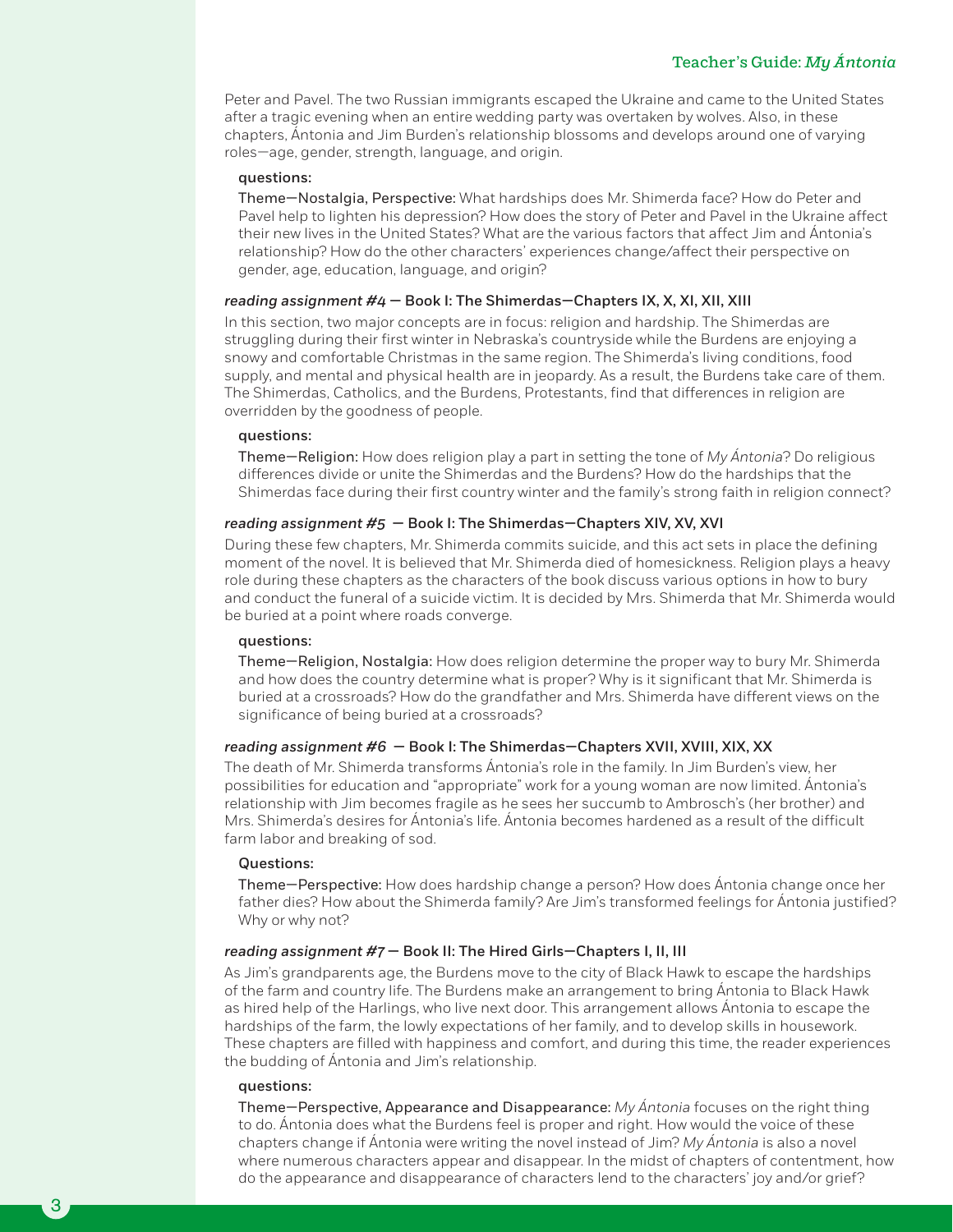#### *reading assignment #8* — Book II: The Hired Girls—Chapters IV, V, VI, VII, VIII

Lena Lingard, the beautiful daughter of Norwegian immigrants, moves from the country to Black Hawk and visits Ántonia and the Harlings. Lena has been hired to assist in dressmaking. Many stories surround Lena concerning her immoral and promiscuous nature. These chapters of *My Ántonia* are also the climax of joy; dancing, music, parties, and stories of visitors inhabit their lives.

#### questions:

Theme—Author's Perspective, Appearance and Disappearance: What does Lena's character resemble or signify? How do the entry and disappearance of characters of joy and gaiety affect the mood of the novel? What might characters such as Samson symbolize? Does any gloom exist among the gaiety of Black Hawk? Explain.

#### *reading assignment #9* — Book II: The Hired Girls—Chapters IX, X, XI, XII

Country girls who come to town in order to earn money to send to their families on the farm come to be known as hired girls. This act allows their younger siblings to earn an education while the older girls learn a trade. There is tension between the townspeople and the hired girls; farm life emboldens and strengthens the hired girls' demeanor. The hired girls also spend time going to dance clubs at night to meet boys. Ántonia, now a hired girl, gets into trouble at a dance club one evening, and she is asked to leave the Harlings. As a result, she moves to the dysfunctional home of the Cutters. The hired girls become close friends of Jim, and they convince him that he has incredible intellectual and professional potential, but Jim continues to enjoy the evenings at the dances as much as the girls do.

#### questions:

Theme-Perspective: What is a hired girl? Why might the townspeople dislike them? Why might an immigrant or a foreigner be disliked? Compare and contrast the Harlings' and the Cutters' home life. How do the gender roles differ between Mr. and Mrs. Harling and Mr. and Mrs. Cutter?

#### *reading assignment #10* — Book II: The Hired Girls—Chapters XIII, XIV, XV

The last chapters of *The Hired Girls* are filled with feelings of nostalgia as Jim and Ántonia reminisce about Ántonia's father, the old country, and their younger years. Jim tells Ántonia that he is certain that Ántonia's father's spirit went back to Bohemia after his death. Jim graduates high school and prepares to go to college. In his commencement address, Jim discusses his emotional successes and dedicates the speech to Ántonia's father.

#### questions:

Theme—Nostalgia: Jim's commencement address focuses on feelings of nostalgia and emotional success after the death of Ántonia's father. What is emotional success? Why do you think that the event was an emotional success for Jim Burden? How do feelings of nostalgia affect the characters of Jim and Ántonia and their relationship with each other? Is memory a reliable source of the past? How do memories mold and shape us?

#### *reading assignment #11* — Book III: Lena Lingard—Chapters I, II, III, IV

Jim goes to Lincoln College in Nebraska and opens his mind to new ideas. Lena Lingard moves to Lincoln and visits Jim. Lena and Jim spend much time together discovering the arts and as a result, become close. Jim and Lena finally part because they realize that it is not healthy for them to be in contact.

#### questions:

Theme—Author's Perspective: A whole book is dedicated to Lena Lingard yet the book is entitled *My Ántonia*. Is *My Ántonia* a book about Ántonia? Why/why not? What might the author's intentions be in dedicating a book to Lena Lingard?

#### *reading assignment #12* — Book IV: The Pioneer Woman's Story—Chapters I, II, III, IV

Jim hears disturbing news about Ántonia. She has given birth to a child, out of wedlock, by Larry Donovan, a crook who left Ántonia to raise the child alone. As a result, Ántonia moves back to her home in the country to raise the child. Jim goes to the country to visit Ántonia. Again, Ántonia and Jim exude feelings of nostalgia as they discuss her father and his grave. Jim and Ántonia discuss the differences in their character and decide that although they must be apart, they will always be a part of each other. This is the last time that Jim and Ántonia see each other for twenty years.

#### questions:

4

Theme—Nostalgia, Author's Perspective: Why do you think that this book is entitled the *Pioneer*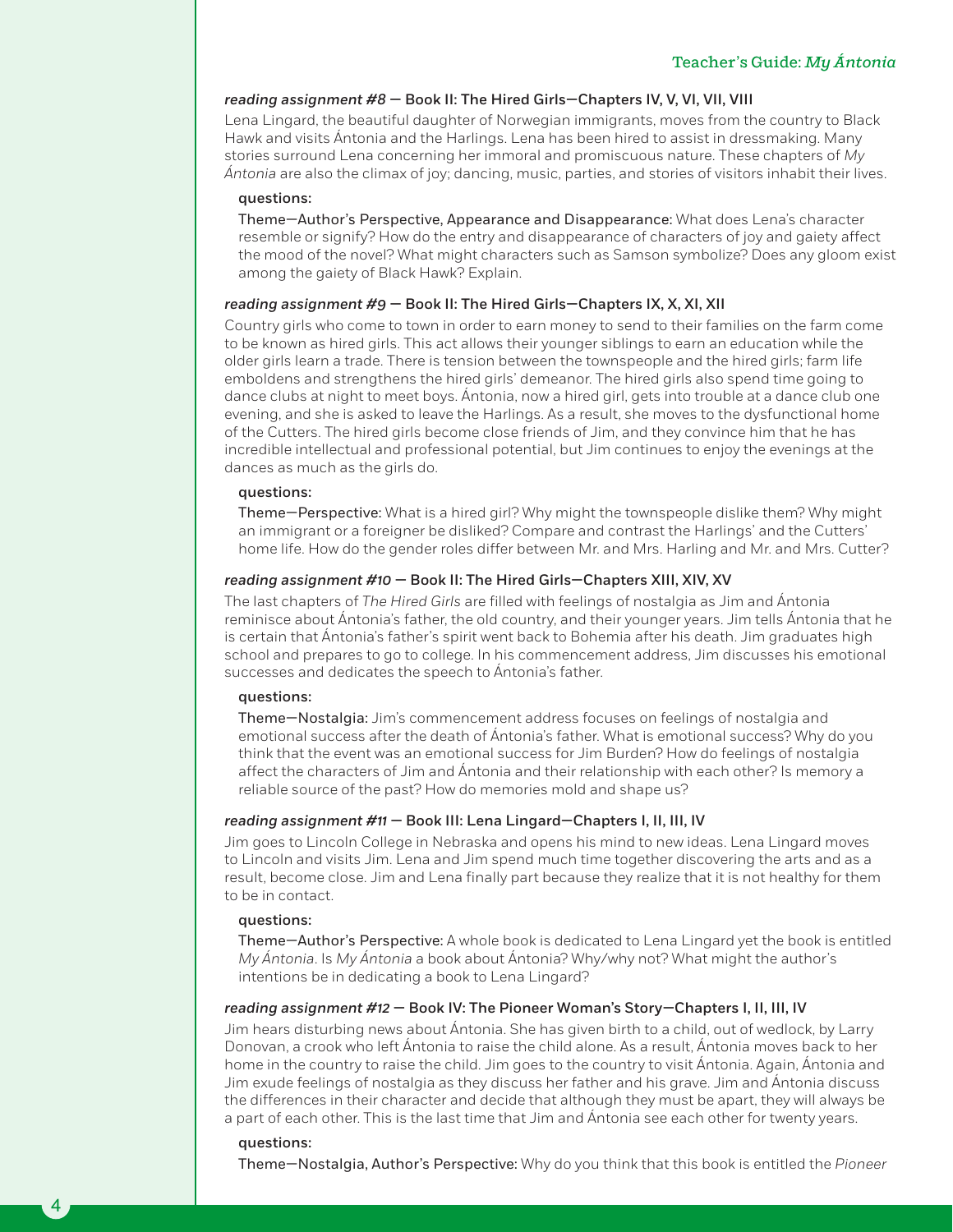*Woman's Story*? Why would the author choose to have Ántonia's father recalled whenever Jim and Ántonia meet?

#### *reading assignment #13* — Book V: Cuzak's Boys—Chapters I, II

Twenty years later, Jim visits Ántonia. After many years of hardships and eleven children, Ántonia becomes a battered woman physically, but she is still the same fiery woman inside. The last book conjures up the many memories of the past, through reminiscing and photographs. Ántonia's children are named after characters of the previous chapters. Ántonia closes the book as the backbone of her family, embodying the spirit of her family.

#### questions:

Theme—Nostalgia, Appearance and Disappearance of Characters: The novel *My Ántonia* is filled with many symbols—roads, paths, nostalgia, and the appearance and disappearance of many characters. What do these concepts symbolize? How do the characteristics of Ántonia's children resemble Ántonia, Jim, and/or the book? What characters do not disappear at all from the book? Why?

## $\bullet$  suggested activities

#### activities

#### interdisciplinary activity.

The main historical attribute of *My Ántonia* is the subtle presence of the concept of Manifest Destiny. (It is recommended to teach the concept of Manifest Destiny before beginning this project.) To introduce an interdisciplinary project on Manifest Destiny, teachers may want to place the following quote on the board and ask students to respond in writing:

"For Ántonia and for me, this had been the road of Destiny; had taken us to those early accidents of fortune which predetermined for us all that we can ever be." (Book V, Chapter III) You may ask students to respond literally to this quote. After completing this introductory assignment, have students find evidence of Manifest Destiny throughout the novel by finding one quote relating to the concept. These can be found through religious references and discussion of motivation behind Westward Expansion. They should quote the reference and page number. Have students write the quote on a piece of large paper. Place the quotes as artifacts around the classroom. Have students walk around the room and react to the quotes silently and in writing. After this is completed, have students discuss as a whole or in groups what they found during their walking tour of quotes.

#### character analysis.

Have students build a family tree of the numerous characters in the novel—starting with Ántonia and Jim or the Burdens, Shimerdas, and/or Harlings. Students should write next to the characters' names a short description that defines the role of the characters in the novel.

#### creative writing exercise.

Have students choose someone in their lives—past or present—who has made a large impact on them. Have students make a spider's web map of 3-5 indelible moments/memories of the person that they have selected. Have students choose one of the memories of that person and tell the story of that person in writing. For more advanced writers, have students focus on varying themes that are present in *My Ántonia* as a base for their story.

## vocabulary

freemasonry — *n*., natural fellowship based on some common experience

suffrage  $- n$ , the right of voting

missionary — *n*., a person undertaking the work of a religious organization to propagate its faith or carry on humanitarian work

sod — *n*., the grass and forb-covered surface of the ground

Bohemian — *n*., a native or inhabitant of Bohemia

tether  $- n$ , the limit of one's strength or resources